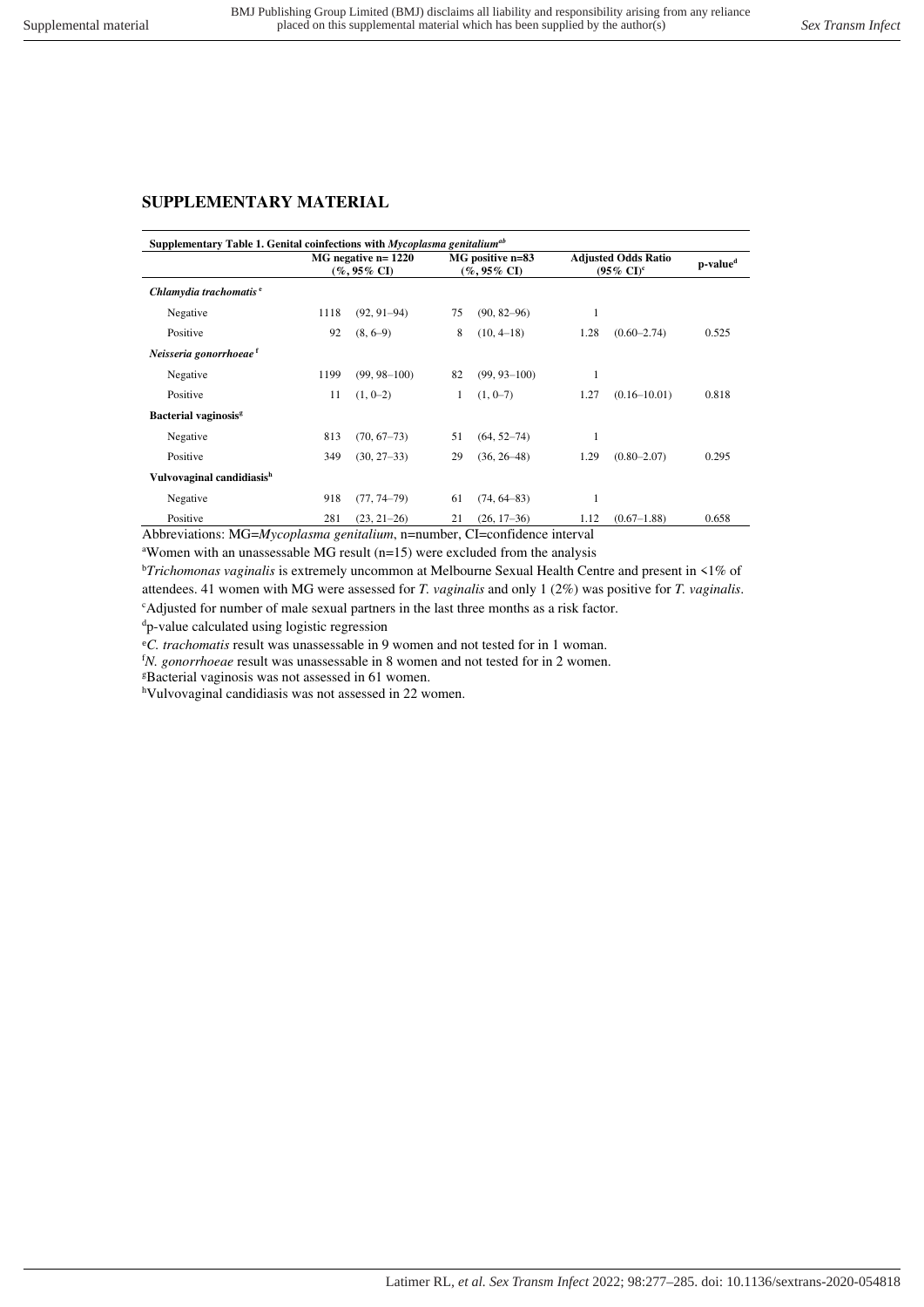| Supplementary Table 2. Associations between <i>Chlamydia trachomatis</i> and demographics, past<br>sexual practices and self-reported symptoms in the prior week <sup>a</sup> |            |                                                                             |                  |                                                                     |                                                     |                          |       |  |  |
|-------------------------------------------------------------------------------------------------------------------------------------------------------------------------------|------------|-----------------------------------------------------------------------------|------------------|---------------------------------------------------------------------|-----------------------------------------------------|--------------------------|-------|--|--|
|                                                                                                                                                                               |            | CT negative<br>$N = 1133$<br>median (range) or<br>$n (\%, 95\% \text{ CI})$ |                  | CT positive N=92<br>[median (range) or<br>$n (\%, 95\% \text{ CI})$ | <b>Adjusted Odds Ratio</b><br>$(95\% \text{ CI})^b$ | p-<br>value <sup>c</sup> |       |  |  |
| <b>Median</b> age                                                                                                                                                             | 26         | $(23-29)$                                                                   | 24               | $(22-29)$                                                           | 0.97                                                | $(0.92 - 1.01)$          | 0.123 |  |  |
| Median number of<br>male partners in<br>past 12m                                                                                                                              | 4          | $(2-6)$                                                                     | 4                | $(3-6)$                                                             | 1.02                                                | $(0.98 - 1.06)$          | 0.341 |  |  |
| Condom use in past 12m <sup>d</sup>                                                                                                                                           |            |                                                                             |                  |                                                                     |                                                     |                          |       |  |  |
| Always                                                                                                                                                                        | 82         | $(7, 6-9)$                                                                  | 3                | $(3, 1-9)$                                                          | $\mathbf{1}$                                        |                          |       |  |  |
| Not Always                                                                                                                                                                    | 1032       | $(93, 91-94)$                                                               | 88               | $(97, 91-99)$                                                       | 2.90                                                | $(0.69 - 12.09)$         | 0.144 |  |  |
| STI in the past 6mde<br>N <sub>0</sub>                                                                                                                                        | 966        | $(87, 85-89)$                                                               | 77               | $(87, 78-93)$                                                       | $\mathbf{1}$                                        |                          |       |  |  |
| Yes                                                                                                                                                                           | 146        | $(13, 11-15)$                                                               | 12               | $(13, 7-22)$                                                        | 0.65                                                | $(0.29-1.45)$            | 0.295 |  |  |
| Self-reported symptoms (in the week prior to recruitment)                                                                                                                     |            |                                                                             |                  |                                                                     |                                                     |                          |       |  |  |
| <b>Abdominal Pain</b>                                                                                                                                                         |            |                                                                             |                  |                                                                     |                                                     |                          |       |  |  |
| N <sub>o</sub>                                                                                                                                                                | 967        | $(86, 84-88)$                                                               | 79               | $(86, 77-92)$                                                       | 1                                                   |                          |       |  |  |
| Yes                                                                                                                                                                           | 161        | $(14, 12-16)$                                                               | 13               | $(14, 8-23)$                                                        | 0.86                                                | $(0.44 - 1.66)$          | 0.647 |  |  |
| Missing                                                                                                                                                                       | 5          |                                                                             | $\boldsymbol{0}$ |                                                                     |                                                     |                          |       |  |  |
| <b>Dyspareunia</b><br>Women with<br><b>VVC</b>                                                                                                                                |            |                                                                             |                  |                                                                     |                                                     |                          |       |  |  |
| N <sub>o</sub>                                                                                                                                                                | 256        | $(93, 89-96)$                                                               | 8                | $(73, 39-94)$                                                       | $\mathbf{1}$                                        |                          |       |  |  |
| Yes                                                                                                                                                                           | 20         | $(7, 4-11)$                                                                 | 3                | $(27, 6-61)$                                                        | 8.66                                                | $(1.90-39.54)$           | 0.005 |  |  |
| Women<br>without VVC                                                                                                                                                          |            |                                                                             |                  |                                                                     |                                                     |                          |       |  |  |
| N <sub>o</sub>                                                                                                                                                                | 741        | $(90, 87-91)$                                                               | 71               | $(93, 85-98)$                                                       | $\mathbf{1}$                                        |                          |       |  |  |
| Yes                                                                                                                                                                           | 87         | $(10, 9-13)$                                                                | 5                | $(7, 2-15)$                                                         | 0.48                                                | $(0.17-1.35)$            | 0.164 |  |  |
| Vaginal discharge                                                                                                                                                             |            |                                                                             |                  |                                                                     |                                                     |                          |       |  |  |
| No                                                                                                                                                                            | 755        | $(67, 64-70)$                                                               | 48               | $(53, 43-64)$                                                       | $\mathbf{1}$                                        |                          |       |  |  |
| Yes                                                                                                                                                                           | 369        | $(33, 30-36)$                                                               | 42               | $(47, 36-57)$                                                       | 2.12                                                | $(1.32 - 3.42)$          | 0.002 |  |  |
| Missing                                                                                                                                                                       | 9          |                                                                             | $\overline{c}$   |                                                                     |                                                     |                          |       |  |  |
| Abnormal vaginal odourf                                                                                                                                                       |            |                                                                             |                  |                                                                     |                                                     |                          |       |  |  |
| No                                                                                                                                                                            | 859        | $(76, 74-79)$                                                               | 65               | $(71, 61-80)$                                                       | $\mathbf{1}$                                        |                          |       |  |  |
| Yes                                                                                                                                                                           | 264        | $(24, 21-26)$                                                               | 26               | $(29, 20-39)$                                                       | 1.36                                                | $(0.80 - 2.32)$          | 0.257 |  |  |
| Missing                                                                                                                                                                       | 10         |                                                                             | 1                |                                                                     |                                                     |                          |       |  |  |
| Vaginal itch                                                                                                                                                                  |            |                                                                             |                  |                                                                     |                                                     |                          |       |  |  |
| No                                                                                                                                                                            | 886<br>241 | $(79, 76-81)$<br>$(21, 19-24)$                                              | 77<br>14         | $(85, 76-91)$<br>$(15, 9-24)$                                       | 1                                                   |                          |       |  |  |
| Yes<br>Missing                                                                                                                                                                | 6          |                                                                             | $\mathbf{1}$     |                                                                     | 0.74                                                | $(0.37-1.48)$            | 0.399 |  |  |
| <b>Post-coital bleeding</b>                                                                                                                                                   |            |                                                                             |                  |                                                                     |                                                     |                          |       |  |  |
| No                                                                                                                                                                            | 1033       | $(92, 90-94)$                                                               | 81               | $(89, 81-95)$                                                       | $\mathbf{1}$                                        |                          |       |  |  |
| Yes                                                                                                                                                                           | 89         | $(8, 6-10)$                                                                 | 10               | $(11, 5-19)$                                                        | 1.22                                                | $(0.56 - 2.62)$          | 0.620 |  |  |
| Missing                                                                                                                                                                       | 11         |                                                                             | $\mathbf{1}$     |                                                                     |                                                     |                          |       |  |  |
| <b>Intermenstrual bleeding</b>                                                                                                                                                |            |                                                                             |                  |                                                                     |                                                     |                          |       |  |  |
| No                                                                                                                                                                            | 1013       | $(90, 88-92)$                                                               | 82               | $(92, 84-97)$                                                       | $\mathbf{1}$                                        |                          |       |  |  |
| Yes                                                                                                                                                                           | 111        | $(10, 8-12)$                                                                | 7                | $(8, 3-16)$                                                         | 0.78                                                | $(0.35 - 1.77)$          | 0.557 |  |  |
| Missing                                                                                                                                                                       | 9          |                                                                             | 3                |                                                                     |                                                     |                          |       |  |  |
|                                                                                                                                                                               |            |                                                                             |                  |                                                                     |                                                     |                          |       |  |  |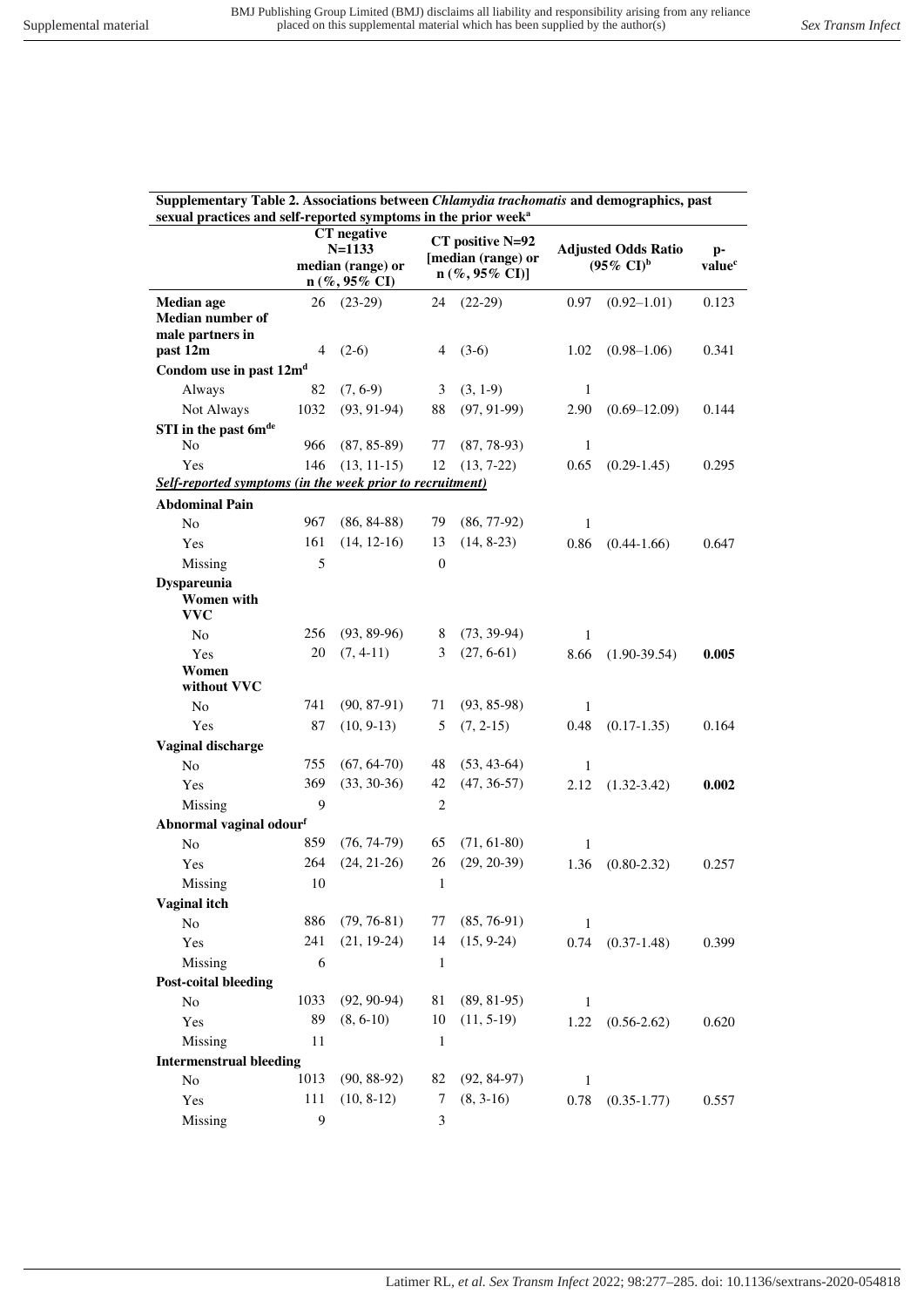| <b>Dysuria</b>           |     |                 |    |                |      |                 |       |
|--------------------------|-----|-----------------|----|----------------|------|-----------------|-------|
| N <sub>0</sub>           | 978 | $(87, 85-89)$   | 83 | $(92, 85-97)$  |      |                 |       |
| Yes                      | 148 | $(13, 11-15)$   | 7  | $(8, 3-15)$    | 0.55 | $(0.23 - 1.30)$ | 0.173 |
| Missing                  |     |                 |    |                |      |                 |       |
| <b>Urinary frequency</b> |     |                 |    |                |      |                 |       |
| No                       | 935 | $(83, 81 - 85)$ |    | 71 (79, 69-87) |      |                 |       |
| Yes                      | 191 | $(17, 15-19)$   | 19 | $(21, 13-31)$  | 1.22 | $(0.68 - 2.18)$ | 0.508 |
| Missing                  |     |                 |    |                |      |                 |       |

Abbreviations: CT=*Chlamydia trachomatis*, n=number, CI=confidence interval, STI=sexually transmitted infection; m=month,  $VVC =$  vulvovaginal candidiasis

<sup>a</sup>Women with an unassessable CT result (n=10) or with *M. genitalium* (n= 83; includes 8 women co-infected with MG and *C. trachomatis*) were excluded from the analysis

<sup>b</sup>All analyses were adjusted for number of male partners, VVC, *N. gonorrhoea* and concurrent BV.

<sup>c</sup>p-value calculated using logistic regression and bold indicates significant findings p<0.05.

 $\overline{d}$ Data missing for up to 3% of participants.

<sup>e</sup>STI in the past six months referred to bacterial STI only, however some women may have misinterpreted this question and answered with regards to warts or other nonbacterial STI, and therefore this should be interpreted with caution.

g We tested for interaction terms between CT and genital co-infections and the only significant interaction was between CT and VVC for dyspareunia (p=0.016). Therefore, the association between dyspareunia and CT could not be adjusted for VVC. To account for potential confounding by VVC on the relationship between CT and dyspareunia, data were then stratified by VVC status, and the association between CT and dyspareunia was investigated within each stratum.

<sup>f</sup>Abnormal vaginal odour refers to any self-reported odour, not specifically a fishy odour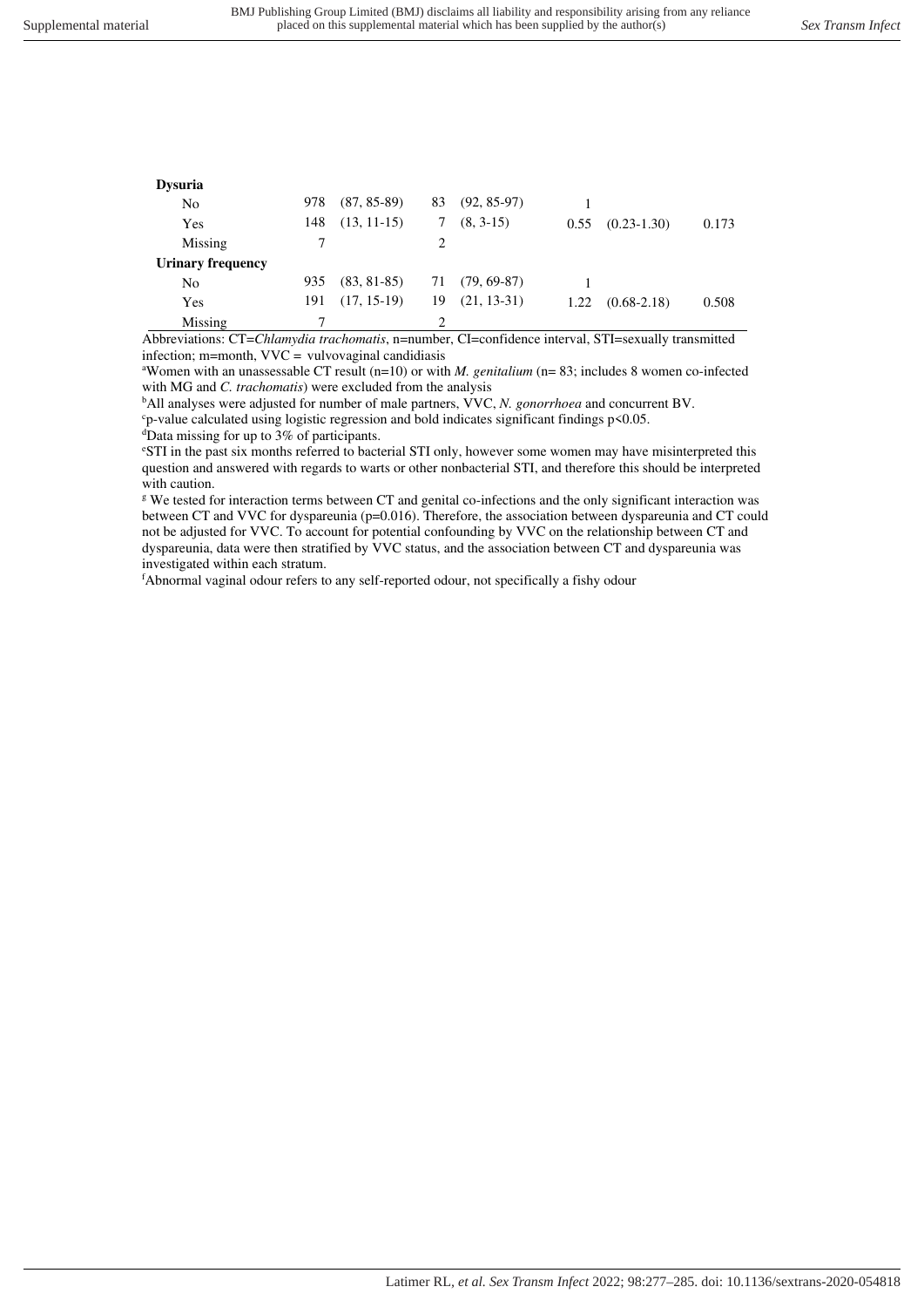| Mycoplasma genitalium compared to women with Chlamydia trachomatis <sup>ab</sup> |                  |                        |                             |                                      |       |  |
|----------------------------------------------------------------------------------|------------------|------------------------|-----------------------------|--------------------------------------|-------|--|
| Self-reported symptoms                                                           |                  | MG positive, n=75      |                             |                                      |       |  |
|                                                                                  |                  | $(%, 95\% \text{ CI})$ |                             | CT positive, n=92<br>$(\%$ , 95% CI) |       |  |
| Cohort                                                                           |                  |                        |                             |                                      |       |  |
| Asymptomatic                                                                     | $\,8\,$          | $(11, 5-20)$           | 13                          | $(14, 8-23)$                         |       |  |
| Symptomatic                                                                      | 67               | $(89, 80-95)$          | 79                          | $(86, 77-92)$                        | 0.502 |  |
| <b>Abdominal Pain</b>                                                            |                  |                        |                             |                                      |       |  |
| No                                                                               | 64               | $(86, 77-93)$          | 79                          | $(86, 77-92)$                        |       |  |
| Yes                                                                              | 10               | $(14, 7-23)$           | 13                          | $(14, 8-23)$                         | 0.909 |  |
| Missing                                                                          | $\mathbf{1}$     |                        | $\mathbf{0}$                |                                      |       |  |
| <b>Dyspareunia</b>                                                               |                  |                        |                             |                                      |       |  |
| No                                                                               | 66               | $(90, 81-96)$          | 81                          | $(90, 82-95)$                        |       |  |
| Yes                                                                              | $\tau$           | $(10, 4-19)$           | 9                           | $(10, 5-18)$                         | 0.930 |  |
| Missing                                                                          | $\mathbf{2}$     |                        | $\mathbf{2}$                |                                      |       |  |
| <b>Vaginal discharge</b>                                                         |                  |                        |                             |                                      |       |  |
| No                                                                               | 48               | $(65, 53-76)$          | 48                          | $(53, 43-64)$                        |       |  |
| Yes                                                                              | 26               | $(35, 24-47)$          | 42                          | $(47, 36-57)$                        | 0.136 |  |
| Missing                                                                          | $\mathbf{1}$     |                        | $\overline{c}$              |                                      |       |  |
| Abnormal odour <sup>c</sup>                                                      |                  |                        |                             |                                      |       |  |
| No                                                                               | 60               | $(81, 70-89)$          | 65                          | $(71, 61-80)$                        |       |  |
| Yes                                                                              | 14               | $(19, 11-30)$          | 26                          | $(29, 20-39)$                        | 0.150 |  |
| Missing                                                                          | $\mathbf{1}$     |                        | $\mathbf{1}$                |                                      |       |  |
| <b>Vaginal itch</b>                                                              |                  |                        |                             |                                      |       |  |
| No                                                                               | 55               | $(74, 63-84)$          | 77                          | $(85, 76-91)$                        |       |  |
| Yes                                                                              | 19               | $(26, 16-37)$          | 14                          | $(15, 9-24)$                         | 0.100 |  |
| Missing                                                                          | $\mathbf{1}$     |                        | 1                           |                                      |       |  |
| <b>Post-coital bleeding</b>                                                      |                  |                        |                             |                                      |       |  |
| No                                                                               | 64               | $(89, 79-95)$          | 81                          | $(89, 81-95)$                        |       |  |
| Yes                                                                              | $\,8\,$          | $(11, 5-21)$           | 10                          | $(11, 5-19)$                         | 0.980 |  |
| Missing                                                                          | 3                |                        | $\mathbf{1}$                |                                      |       |  |
| <b>Intermenstrual bleeding</b>                                                   |                  |                        |                             |                                      |       |  |
| No                                                                               | 65               | $(88, 78-94)$          | 82                          | $(92, 84-97)$                        |       |  |
| Yes                                                                              | 9                | $(12, 6-22)$           | $\tau$                      | $(8, 3-15)$                          | 0.359 |  |
| Missing                                                                          | $\mathbf{1}$     |                        | $\ensuremath{\mathfrak{Z}}$ |                                      |       |  |
| <b>Dysuria</b>                                                                   |                  |                        |                             |                                      |       |  |
| No                                                                               | 64               | $(85, 75-92)$          | 83                          | $(92, 85-97)$                        |       |  |
| Yes                                                                              | 11               | $(15, 8-25)$           | $\overline{7}$              | $(8, 3-15)$                          | 0.158 |  |
| Missing                                                                          | $\boldsymbol{0}$ |                        | 1                           |                                      |       |  |
| <b>Urinary frequency</b>                                                         |                  |                        |                             |                                      |       |  |
| No                                                                               | 62               | $(83, 72-90)$          | 71                          | $(79, 69-88)$                        |       |  |
| Yes                                                                              | 13               | $(17, 10-28)$          | 19                          | $(21, 13-31)$                        | 0.541 |  |
| Missing                                                                          | $\boldsymbol{0}$ |                        | $\sqrt{2}$                  |                                      |       |  |
| Fever                                                                            |                  |                        |                             |                                      |       |  |
| No                                                                               | 71               | $(96, 89-99)$          | 87                          | $(97, 91-99)$                        |       |  |
| Yes                                                                              | $\mathfrak{Z}$   | $(4, 1-11)$            | $\mathfrak{Z}$              | $(3, 1-9)$                           | 0.807 |  |
| Missing                                                                          | 1                |                        | $\sqrt{2}$                  |                                      |       |  |

**Supplementary Table 3. Self-reported symptoms and clinical signs identified in women with**  *Mycoplasma genitalium* **compared to women with** *Chlamydia trachomatis***ab**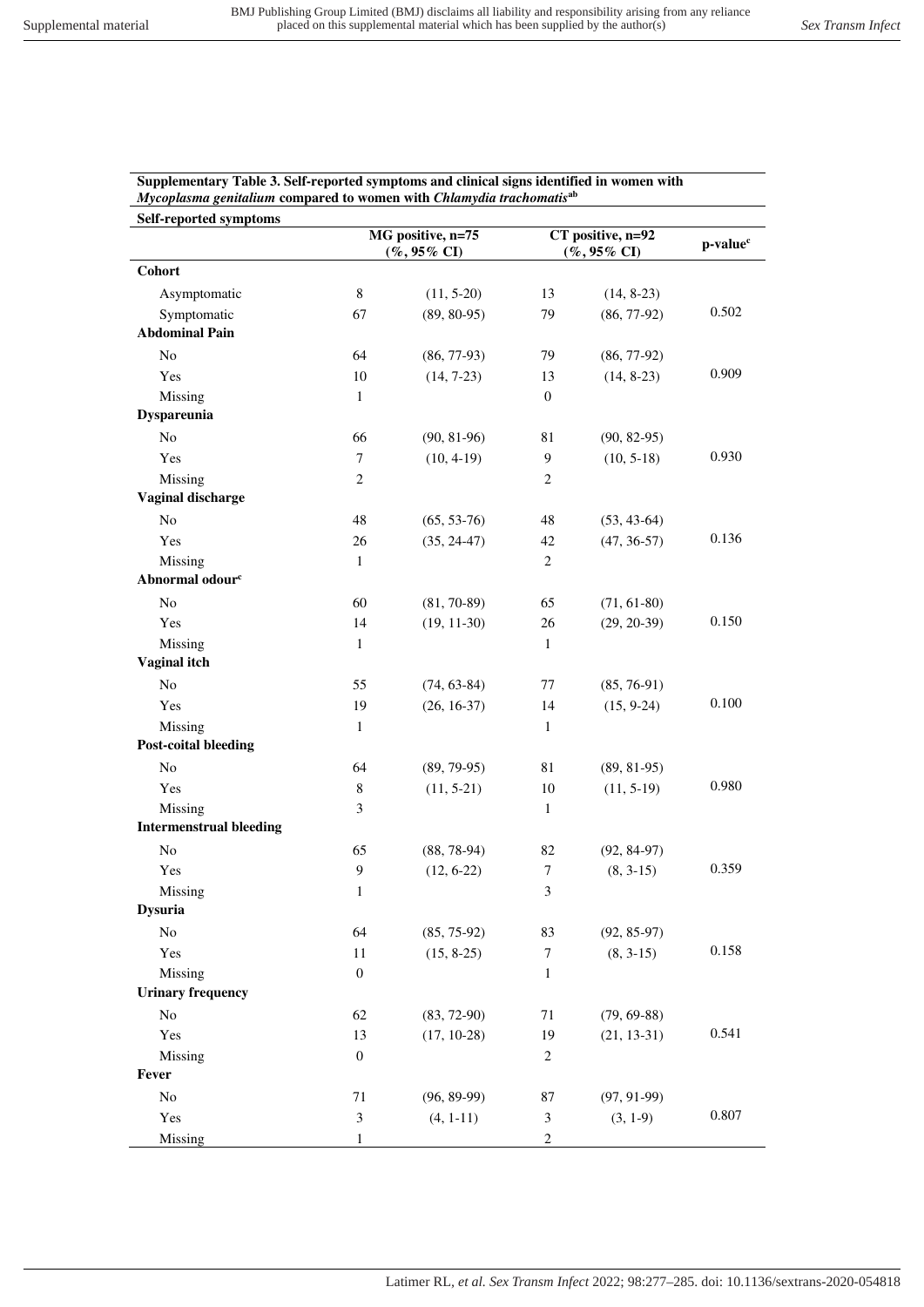| Clinical signs on examination <sup>b</sup>   |                                      |               |                                        |                      |       |
|----------------------------------------------|--------------------------------------|---------------|----------------------------------------|----------------------|-------|
|                                              | MG positive, n=67<br>$(\%$ , 95% CI) |               | $CT$ positive, n=79<br>$(\%$ , 95% CI) | p-value <sup>c</sup> |       |
| Vaginal discharge                            |                                      |               |                                        |                      |       |
| N <sub>0</sub>                               | 15                                   | $(25, 14-37)$ | 17                                     | $(32, 18-48)$        |       |
| Yes                                          | 46                                   | $(75, 63-86)$ | 57                                     | $(68, 52-82)$        | 0.826 |
| Not assessed/missing                         | 6                                    |               | 5                                      |                      |       |
| Abnormal odor <sup>c</sup>                   |                                      |               |                                        |                      |       |
| N <sub>0</sub>                               | 44                                   | $(72, 59-83)$ | 50                                     | $(68, 56-78)$        |       |
| Yes                                          | 17                                   | $(28, 14-41)$ | 24                                     | $(32, 22-44)$        | 0.566 |
| Not assessed/missing                         | 6                                    |               | 5                                      |                      |       |
| <b>Vulval redness</b>                        |                                      |               |                                        |                      |       |
| N <sub>o</sub>                               | 46                                   | $(75, 63-86)$ | 61                                     | $(82, 72-90)$        |       |
| Yes                                          | 15                                   | $(25, 14-37)$ | 13                                     | $(18, 10-28)$        | 0.317 |
| Not assessed/missing                         | 6                                    |               | 5                                      |                      |       |
| <b>Mucopurulent cervicitis</b>               |                                      |               |                                        |                      |       |
| N <sub>0</sub>                               | 37                                   | $(82, 68-92)$ | 46                                     | $(73, 60-83)$        |       |
| Yes                                          | 8                                    | $(18, 8-32)$  | 17                                     | $(27, 17-40)$        | 0.263 |
| Not assessed/missing                         | 22                                   |               | 16                                     |                      |       |
| <b>Cervical or adnexal motion tenderness</b> |                                      |               |                                        |                      |       |
| No                                           | 31                                   | $(86, 71-95)$ | 37                                     | $(76, 61-87)$        |       |
| Yes                                          | 5                                    | $(14, 5-29)$  | 12                                     | $(24, 13-39)$        | 0.227 |
| Not assessed/missing                         | 31                                   |               | 30                                     |                      |       |
| <b>Cervical contact bleeding</b>             |                                      |               |                                        |                      |       |
| N <sub>0</sub>                               | 36                                   | $(84, 69-93)$ | 44                                     | $(75, 62-85)$        |       |
| Yes                                          | 7                                    | $(16, 7-31)$  | 15                                     | $(25, 15-38)$        | 0.267 |
| Not assessed/missing                         | 24                                   |               | 20                                     |                      |       |
| Vaginal pH                                   |                                      |               |                                        |                      |       |
| $\leq4.5$                                    | 37                                   | $(56, 43-68)$ | 38                                     | $(51, 39-63)$        |       |
| >4.5                                         | 29                                   | $(44, 32-57)$ | 36                                     | $(49, 37-61)$        | 0.577 |
| Not assessed/missing                         |                                      |               |                                        |                      |       |
| High vaginal polymorph count                 |                                      |               |                                        |                      |       |
| $\leq$                                       | 35                                   | $(54, 41-66)$ | 31                                     | $(41, 30-53)$        |       |
| $\geq 5$                                     | 30                                   | $(46, 34-59)$ | 45                                     | $(59, 47-70)$        | 0.121 |
| Not assessed/missing                         | $\overline{2}$                       |               | $\mathfrak{Z}$                         |                      |       |

**Notes:** Abbreviations: MG=*Mycoplasma genitalium*, n=number, CI=confidence interval, CT= *Chlamydia trachomatis*

<sup>a</sup> Analysis only includes women with CT or MG infection. Women co-infected with CT and MG have been excluded.

<sup>b</sup>Asymptomatic women were not clinically assessed and have been excluded from the analysis. Clinical signs were elicited only in women with clinical indications for examination and in particular, cervical assessment and bimanual examination was undertaken in women with specific indications for a speculum and bimanual exam.. <sup>c</sup>p-value calculated using Chi-square test

<sup>c</sup>Abnormal odour refers to any odour, not specifically a fishy odour.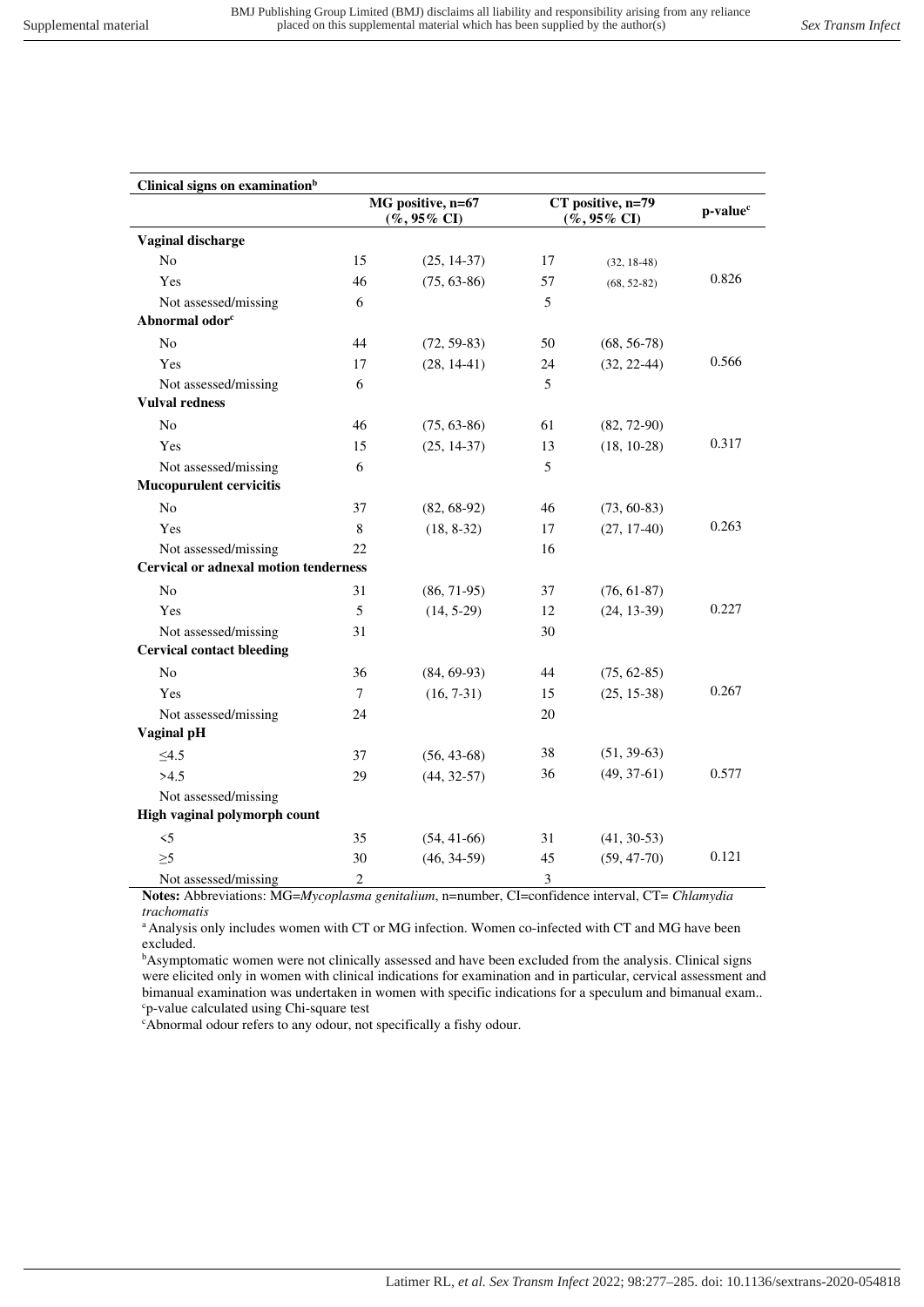## Indications for testing women for *M.genitalium.*

| Supplementary Table 4. Associations between Chlamydia trachomatis and clinical signs among symptomatic<br>women <sup>ab</sup> |                                   |     |                                      |    |                                     |              |                                              |       |
|-------------------------------------------------------------------------------------------------------------------------------|-----------------------------------|-----|--------------------------------------|----|-------------------------------------|--------------|----------------------------------------------|-------|
|                                                                                                                               | <b>Total</b><br>women<br>$n=1037$ |     | CT negative n=958<br>$(\%$ , 95% CI) |    | CT positive n=79<br>$(\%$ , 95% CI) |              | Adjusted odds ratio<br>$(95\% \text{ CI})^c$ |       |
| Vaginal discharge                                                                                                             |                                   |     |                                      |    |                                     |              |                                              |       |
| N <sub>o</sub>                                                                                                                | 325                               | 308 | $(35, 32-39)$                        | 17 | $(23, 14-34)$                       | 1            |                                              |       |
| Yes                                                                                                                           | 623                               | 566 | $(65, 61-68)$                        | 57 | $(77, 66-86)$                       | 2.13         | $(1.19-3.82)$                                | 0.011 |
| <b>Not</b>                                                                                                                    | 89                                | 84  |                                      | 5  |                                     |              |                                              |       |
| assessed/missing                                                                                                              |                                   |     |                                      |    |                                     |              |                                              |       |
| Abnormal odour <sup>e</sup>                                                                                                   |                                   |     |                                      |    |                                     |              |                                              |       |
| No                                                                                                                            | 717                               | 667 | $(76, 73-79)$                        | 50 | $(68, 56-78)$                       | $\mathbf{1}$ |                                              |       |
| Yes                                                                                                                           | 233                               | 209 | $(24, 21-27)$                        | 24 | $(32, 22-44)$                       | 1.42         | $(0.84 - 2.41)$                              | 0.193 |
| <b>Not</b>                                                                                                                    | 87                                | 82  |                                      | 5  |                                     |              |                                              |       |
| assessed/missing                                                                                                              |                                   |     |                                      |    |                                     |              |                                              |       |
| <b>Vulval redness</b>                                                                                                         |                                   |     |                                      |    |                                     |              |                                              |       |
| N <sub>0</sub>                                                                                                                | 690                               | 629 | $(72, 69-75)$                        | 61 | $(82, 72-90)$                       | $\mathbf{1}$ |                                              |       |
| Yes                                                                                                                           | 252                               | 239 | $(28, 25-31)$                        | 13 | $(18, 10-28)$                       | 0.82         | $(0.40 - 1.67)$                              | 0.589 |
| Not<br>assessed/missing                                                                                                       | 95                                | 90  |                                      | 5  |                                     |              |                                              |       |
| <b>Mucopurulent cervicitis</b>                                                                                                |                                   |     |                                      |    |                                     |              |                                              |       |
| No                                                                                                                            | 657                               | 611 | $(89, 86-91)$                        | 46 | $(73, 60-83)$                       | $\mathbf{1}$ |                                              |       |
| Yes                                                                                                                           | 93                                | 76  | $(11, 9-14)$                         | 17 | $(27, 17-40)$                       | 2.85         |                                              | 0.002 |
| <b>Not</b>                                                                                                                    | 287                               |     |                                      |    |                                     |              | $(1.49 - 5.44)$                              |       |
| assessed/missing                                                                                                              |                                   | 271 |                                      | 16 |                                     |              |                                              |       |
| <b>Cervical or adnexal motion tenderness</b>                                                                                  |                                   |     |                                      |    |                                     |              |                                              |       |
| No                                                                                                                            | 482                               | 445 | $(78, 75-82)$                        | 37 | $(76, 61-87)$                       | 1            |                                              |       |
| Yes                                                                                                                           | 135                               | 123 | $(22, 18-25)$                        | 12 | $(24, 13-39)$                       | 0.99         | $(0.48 - 2.07)$                              | 0.986 |
| <b>Not</b>                                                                                                                    | 420                               |     |                                      |    |                                     |              |                                              |       |
| assessed/missing                                                                                                              |                                   | 390 |                                      | 30 |                                     |              |                                              |       |
| <b>Cervical contact bleeding</b>                                                                                              |                                   |     |                                      |    |                                     |              |                                              |       |
| No                                                                                                                            | 600                               | 556 | $(86, 83-88)$                        | 44 | $(75, 62-85)$                       | $\mathbf{1}$ |                                              |       |
| Yes                                                                                                                           | 107                               | 92  | $(14, 12-17)$                        | 15 | $(25, 15-38)$                       | 1.93         | $(0.98 - 3.78)$                              | 0.056 |
| Not                                                                                                                           | 330                               | 310 |                                      | 20 |                                     |              |                                              |       |
| assessed/missing                                                                                                              |                                   |     |                                      |    |                                     |              |                                              |       |
| Vaginal pH                                                                                                                    |                                   |     |                                      |    |                                     |              |                                              |       |
| $\leq4.5$                                                                                                                     | 602                               | 564 | $(62, 59-65)$                        | 38 | $(51, 39-63)$                       | $\mathbf{1}$ |                                              |       |
| >4.5                                                                                                                          | 384                               | 348 | $(38, 25-41)$                        | 36 | $(49, 37-61)$                       | 1.42         | $(0.87 - 2.33)$                              | 0.161 |
| <b>Not</b>                                                                                                                    |                                   |     |                                      |    |                                     |              |                                              |       |
| assessed/missing                                                                                                              |                                   |     |                                      |    |                                     |              |                                              |       |
| High vaginal polymorph count                                                                                                  |                                   |     |                                      |    |                                     |              |                                              |       |
| $\leq$ 5                                                                                                                      | 587                               | 556 | $(60, 57-63)$                        | 31 | $(41, 30-53)$                       | $\mathbf{1}$ |                                              |       |
| $\geq 5$                                                                                                                      | 414                               | 369 | $(40, 37-43)$                        | 45 | $(59, 47-70)$                       | 2.50         | $(1.49 - 4.20)$                              | 0.001 |
| <b>Not</b>                                                                                                                    | 36                                | 33  |                                      |    |                                     |              |                                              |       |
| assessed/missing                                                                                                              |                                   |     |                                      | 3  |                                     |              |                                              |       |

Abbreviations: MG=*Mycoplasma genitalium*, n=number, CI=confidence interval

<sup>a</sup>Women with an unassessable CT result (n=10) or with *M. genitalium* (n= 83; including 8 women coinfected with CT and *M. genitalium* en) were excluded from the analysis. In addition, asymptomatic women (n=188) were not clinically assessed and have been excluded from the analysis.

<sup>b</sup>Clinical signs were elicited only in women with clinical indications for examination and in particular, cervical assessment and bimanual examination was undertaken in women with specific indications for a speculum and bimanual exam.

c All analyses were adjusted number of male sexual partners, vulvovaginal candidiasis, *N. gonorrhoea* and concurrent BV, with the exception that we did not adjust for BV in models examining associations with individual Amsel criteria (i.e. vaginal discharge, abnormal vaginal odour and vaginal pH)  $d$ p-value calculated using logistic regression and bold indicates significant findings  $p$ <0.05.

6